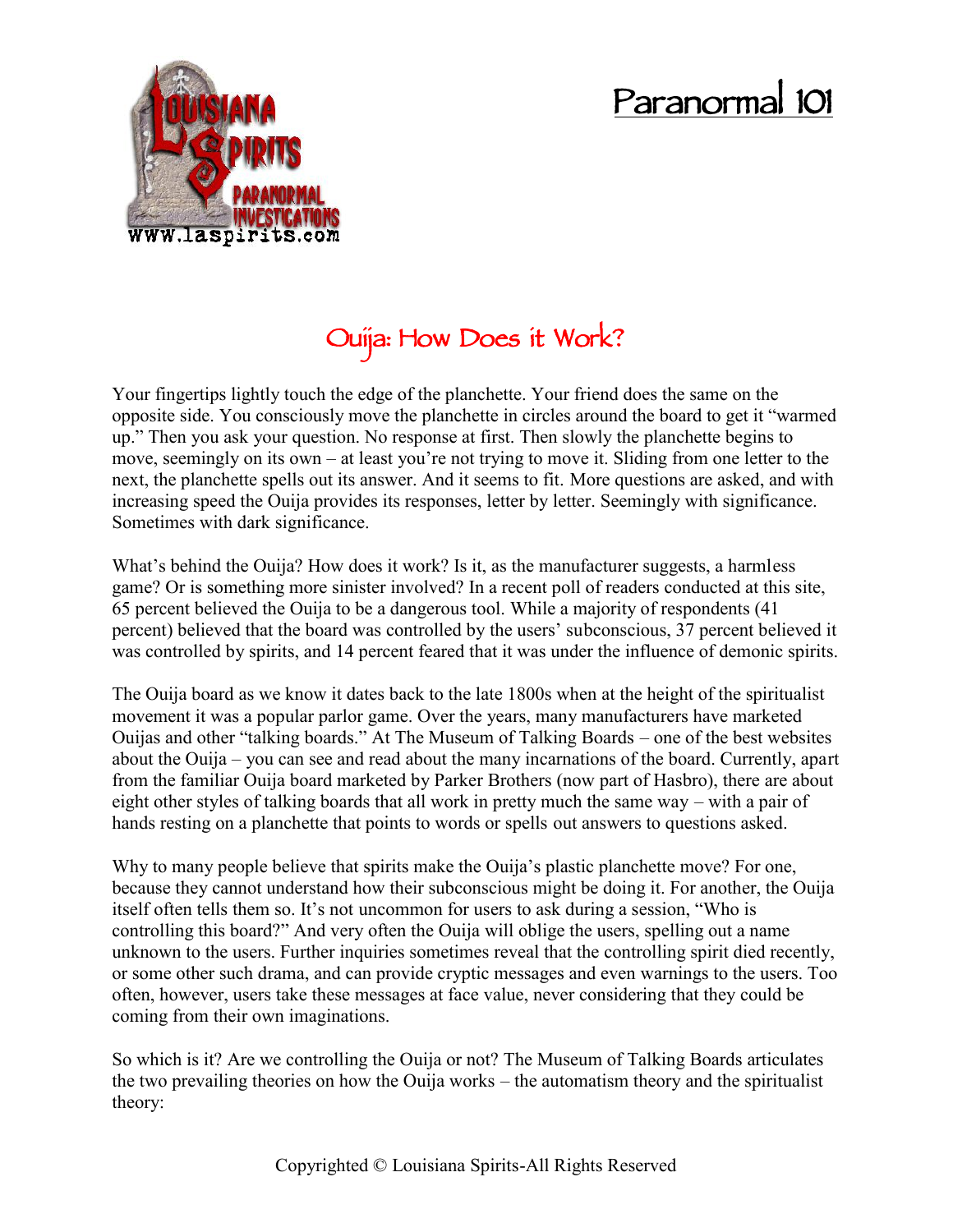The Automatism Theory – The clinical term is "ideomotor response." You may not know that you are moving the message indicator, but you are. This is similar to automatic writing, also know as automatism, a well-understood phenomenon. Mediums in years past, would hold a pencil in one hand and pay no attention as it wrote furiously. Some believed that these written messages came from the spirits. Others felt that the messages came from a clever medium. At any rate, most proponents of the Automatism Theory generally accept that it is very possible to move the planchette unconsciously. They claim that the Ouija board opens a kind of shortcut from the conscious to the subconscious mind. Collective automatism occurs when more than one person is operating the board.

The Spiritualist Theory – Ouija messages obviously come from forces beyond our control. You contact or "channel" these entities through the board. They are discarnate spirits, ghosts, or other ethereal beings who have a purpose for contacting the living. Many advocates of the Spiritualist Theory think that there is no harm in contacting the other realm because most spirits are basically benign and have important information to share. A few of these same advocates will perform elaborate cleansing rituals before using the board, just in case they run into a stinker. Other Spiritualist Theory supporters believe that no one should ever use the Ouija board. Malevolent forces can masquerade as good and cause emotional damage, even death to the user of the board. They offer as proof the many accounts of spirit possession reported by "experts" on the occult and demonology.

Indeed there are many anecdotal tales of very weird events and paranormal phenomena taking place during and sometime immediately following Ouija sessions. And this has led to the warnings that the Ouija is not a game at all, but a dangerous tool. Ghost researcher Dale Kaczmarek, of the Ghost Research Society, in his article, Ouija: Not a Game, says: "The board itself is not dangerous, but the form of communication that you are attempting often is. Most often the spirits whom are contacted through the Ouija are those whom reside on 'the lower astral plane.' These spirits are often very confused and may have died a violent or sudden death; murder, suicide, etc. Therefore, many violent, negative and potentially dangerous conditions are present to those using the board. Often times several spirits will attempt to come through at the same time but the real danger lies when you ask for physical proof of their existence! You might say, 'Well, if you're really a spirit, then put out this light or move that object!' What you have just done is simple, you have 'opened a doorway' and allowed them to enter into the physical world and future problems can and often do arise."

The Moving Glass Séance/Ouija Page offers some other suggestions for how the Ouija operates:

Autosuggestion – Autosuggestion is where the participants unconsciously control the movement of the glass or pointer. Something, possibly the combination of the random and minor spasming of the muscles of the participants, drives the glass in a random direction. This random movement would, one would expect, lead to a random distribution of letters which would, for the most part, appear as gibberish. However, despite all good intentions, there is likely to be some editing by the participants. The participants begin to subconsciously guess ahead and the letters come out in a generally orderly fashion.

Self-delusion – Self delusion is where the belief of the participants drives them to subconsciously control the movement of the glass or pointer. A sort of not quite intended fraud. This is very like autosuggestion except that one or more of the participants actually controls the movement of the glass, albeit subconsciously. They hear the question, they know what needs to be spelt out and their fingers subconsciously push or pull the glass in the direction of the required letter.